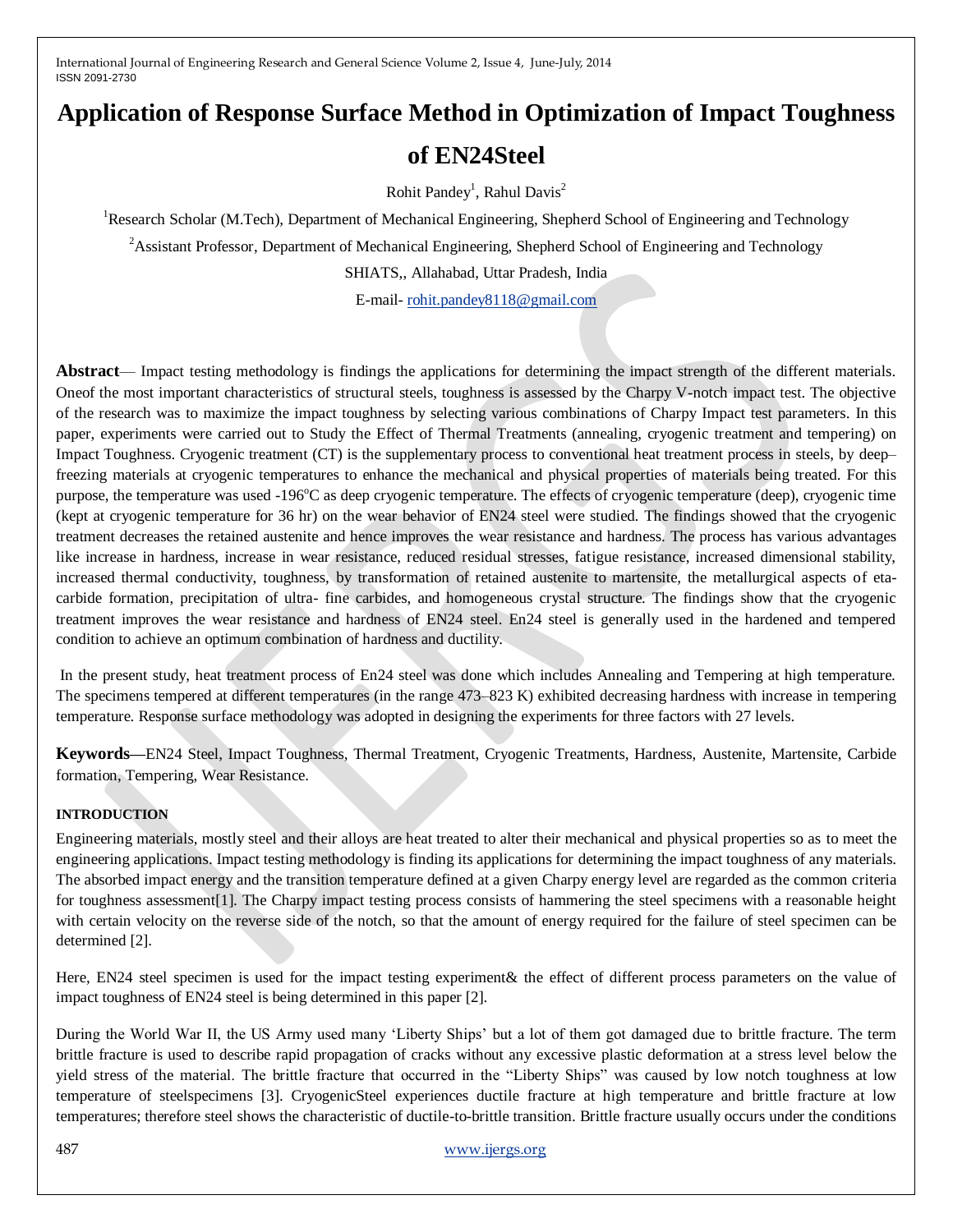of low temperature, high loading rate. Cryogenic treatments are useful in these types of cases [3].As recent researches were going on, the scientists showed a lot of confidence and interest on the Deep Cryogenic Treatment of steels.According to the experimental results, martensitic transformation occurred after the deep cryogenic treatment[4]. Grain shape and size gets refined and is made uniform. Defect elimination takes placeand inter atomic distance is reduced [5].Cryogenic treatment is an extension of conventional heat treatment process which converts austenite to martensite.The findings showed that the cryogenic treatment decreases the retained austenite and hence improves the wear resistance and hardness [6].A thermal treatment of steel specimens of EN24 grade steel is done. Heat treatment of the steel specimens consists of Austenitizing (Annealing) and Tempering.The mechanical properties such as ductility, toughness, strength, hardness and tensile strength can easily be modified by heat treating the steel specimens to suit a particular design purpose [7]. And secondly the Cryogenic treatment is done at low temperature in a jar known as Cryocan filled with liquified nitrogen. The Cryogenic treatment involves cooling of steel specimens of EN24 at very low temperature (-1960 C) for about 36 hours. Due to more homogenized carbide distribution as well as the elimination of the retained austenite, the deep cryogenic treatment demonstrated more improvement in wear resistance and hardness compared with the conventional heat-treatment [8].Cryogenic treatment improves hardness, microstructure of metal (retained austenite to marten site), dimensional stability and decreases residual stresses [17].A Comparative study on conventionally heat treated and cryogenic treated EN24 steel specimens has been presented in this paper. Specimens initially subjected to conventional heat treatment at austenitizing temperature of  $10^\circ$ C and goes under deep cryogenic treatment at  $-195^\circ$ C for 24 hours [10].



#### **MATERIAL AND METHODS**

Design of Experiment is a methodology based on statistics and other discipline which is used for analyzing the experimental data for obtaining the valid conclusion with an efficient and effective planning of experiments. Design of experiments is a series of tests in which purposeful changes are made to the input variables of a system or process and the effects on response variables are measured. Design of experiments is applicable to both physical processes and computer simulation models. The Experimental analysis Experimental design is an effective tool for maximizing the amount of information gained from a study while minimizing the amount of data to be collected. An exact optimization can be determined by the Response Surface Method. The Response Surface methodology is based on experimental design with the final goal of evaluating optimal functioning of industrial facilities, using minimum experimental effort. Here, the inputs are called factors or variables and the outputs represent the response that generates the system under the causal action of the factors.

Orthogonal Array is a statistical method of defining parameters that converts test areas into factors and levels. Test design using orthogonal array creates an efficient and concise test suite with fewer test cases without compromising test coverage. The experiment carried out is based on the principle of L27 Orthogonal Arrays (OAs).

The control parameters were considered for the proposed research work for multiple performance characteristics at three different levels and three different factors and are shown in Table 1 below:

| Factors                    | Level 1         |          |               | Level 2                       | Level 3                       |
|----------------------------|-----------------|----------|---------------|-------------------------------|-------------------------------|
| Notch Angle $(A)$          | $30^0$          |          |               | $45^\circ$                    | $60^{\circ}$                  |
| Thermal Treatment $(B)$    | Cooling         | followed | <sub>bv</sub> | Cooling followed by Cryogenic | Cooling followed by Tempering |
|                            | Temperature(CT) |          |               | Treatment & Tempering (CCTT)  | & Cryogenic Treatment (CTCT)  |
| Height of the Hammer $(C)$ | 1370            |          |               | .570                          | 1755                          |

#### **Table no. 1: Different Factors and their Levels:**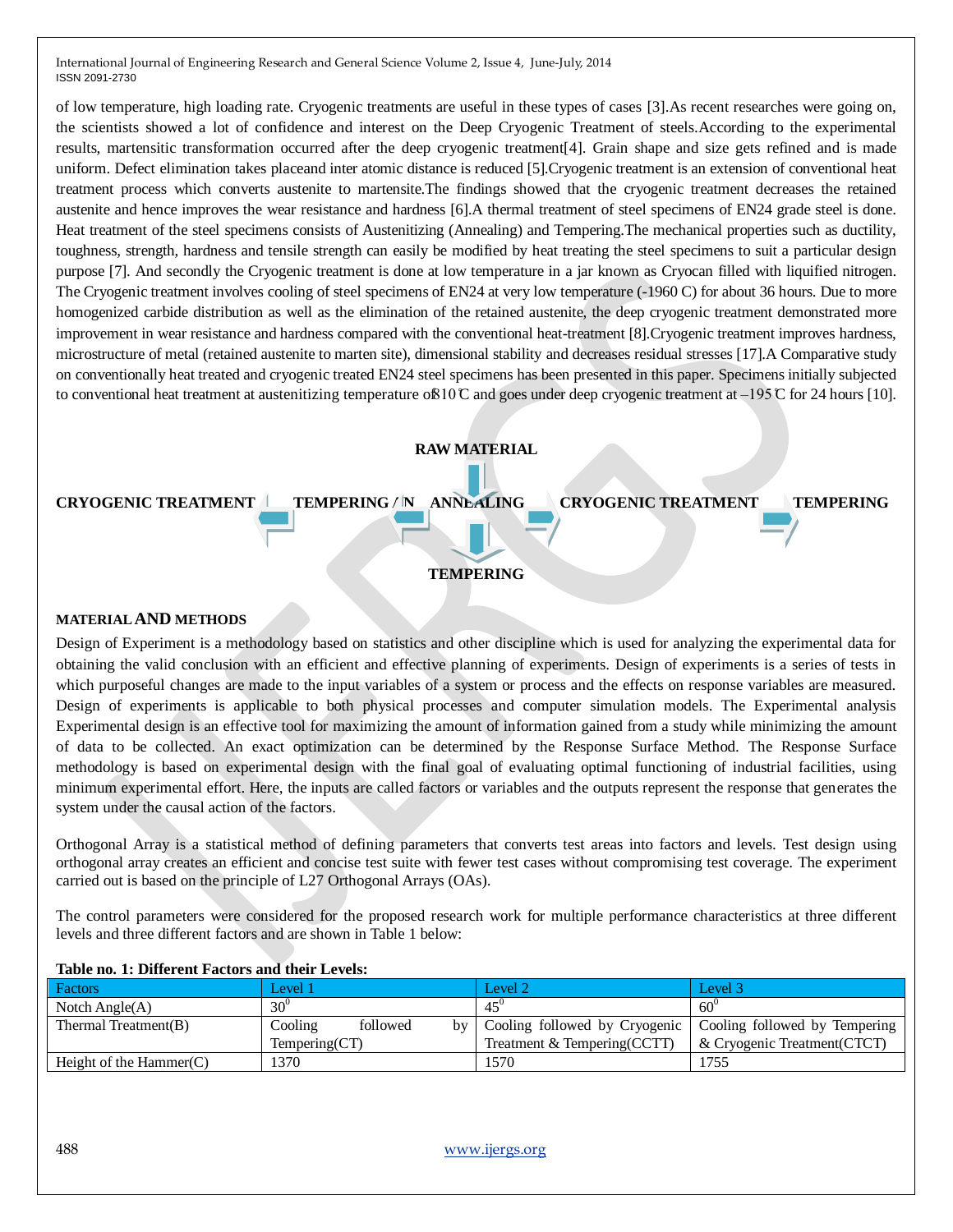In this paper the effect of thermal treatments is studied along with three impact test parameters to maximize the impact toughness of EN24 steel. The experiment is to find the optimum impact value by combining all three parameters like notch angle, thermal treatment and height of hammer. The Chemical composition test of EN 24 steel was performed in the Metal Testing Laboratory, Indian Railways in Bareilly (U.P), India. The details of composition are shown below:

# **Table no. 2: Chemical Composition of EN24 Steel:**

| <b>MATERIAL</b>                              | CARBON % | <b>SILICON</b> % | NICKEL % | <b>CHROMIUM %</b> | MOLYBDENUM% |
|----------------------------------------------|----------|------------------|----------|-------------------|-------------|
| <b>EN24</b>                                  | 0.40     | 0.30             | . .50    | 1.20              | 0.25        |
| $\sim$ $\sim$ $\sim$ $\sim$ $\sim$<br>$\sim$ |          |                  |          |                   |             |

## **ExperimentalDetails**

Experiments were carried out by using 27 specimens of EN24 steel which are thermally treated in 3stages, each stage containing 9 specimens. Specimens are heat treated in an Electric furnace whose size is 150mm X 150mm X 300mm and resolution is  $1^{\circ}$ C. The Thermal treatment process of first 9 specimens follows the sequence as follows:Annealing followed by Tempering. After this other 9 specimens are taken for their thermal treatmentwhich follows the pattern i.e. Annealing followed by Cryogenic treatment followed Tempering (LTT, MTT,and HTT). L.T.T stands for Lower Temperature Tempering, M.T.T stands for Medium Temperature Tempering and H.T.T stands for High Temperature Tempering. Cryogenic treatment is a process in which steel specimens of EN24 are kept at very low temperature( $-196^{\circ}$ C) in a bottle known as Cryocan which is filled with liquefied nitrogen. At last the remaining 9 specimens are thermally treated in an order which follows: Annealing followed by Tempering followed by Cryogenic treatment.Heat treatment can alter the mechanical properties of steel by changing the size and shape of the grains of which it is composed, or by changing its micro-constituents. It is applied to improve machinability, refine grain size, increases resistance to wear and corrosion.

Annealing was carried out on the specimen by heating the metal slowly at 810°C. It is held at this temperature for sufficient time (about 1 hour) for all the material to transform into austenite. It is then cooled slowly inside the furnace to room temperature. The grain structure has coarse pearlite with ferrite or cementite. Special Electric furnaces are used in the annealing process.Tempering is the process of reheating the steel at predetermined temperatures which is lower than the transformational temperature to obtain different combinations of mechanical properties in steel. Tempering can also be defined as steady heating of martensite steel at a temperature below the recrystallization phase, followed by a gradual cooling process. Tempering reduces residual stresses, increases ductility, toughness and ensures dimensional stability. During tempering, martensite rejects carbon in the form of finely divided carbide phases. The end result of tempering is a fine dispersion of carbides in the  $\alpha$ -iron matrix, which bears little structural stability to the original as-quenched martensite. Hence, the micro stresses and hardness of all the samples are reduced after tempering.



489 [www.ijergs.org](http://www.ijergs.org/) **Fig.1 Specimen filled in Cryocan for cryogenic treatmentFig.2 Cryogenically treated specimens of EN24 Steel**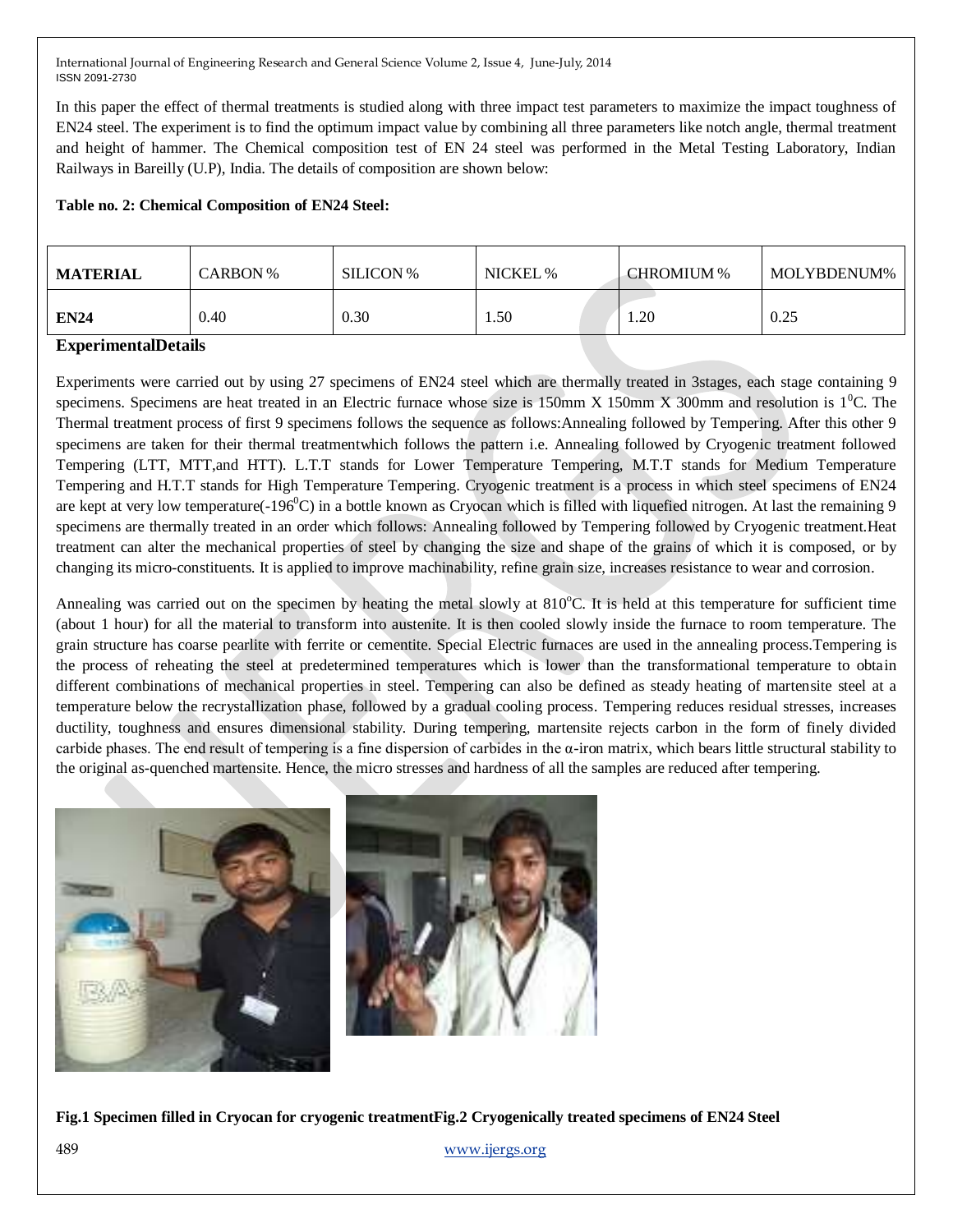

**Fig.3 Heat treatment of EN24 Steel in Electric furnace Fig.4 Specimen after Cryogenic Treatment**



**Fig.5 EN24 Steel Specimens after Tempering Fig.6EN24 specimen taken out after Cryo-process**

# **Charpy Impact Testing**

The Charpy impact test continues to be used as an economical quality control method to determine the notch sensitivity and impact toughness ofengineering materials. The Charpy test is done to measure the ability of a material to resist brittle fracture. The principle of the test differs from that of the Izod test in that the test piece is tested as a beam supported at each end; a notch is cut across the middle of one face, and the striker hits the opposite face directly behind the notch. It is widely applied in industry, since it is easy to prepare and conduct and results can be obtained quickly and cheaply. The Charpy test sample has a sizes (10 X 10 X 55) mm<sup>3</sup> with three V- Notch 30 $^{\circ}$ , 45 $^{\circ}$  and 60 $^{\circ}$  of 2 mm depth.

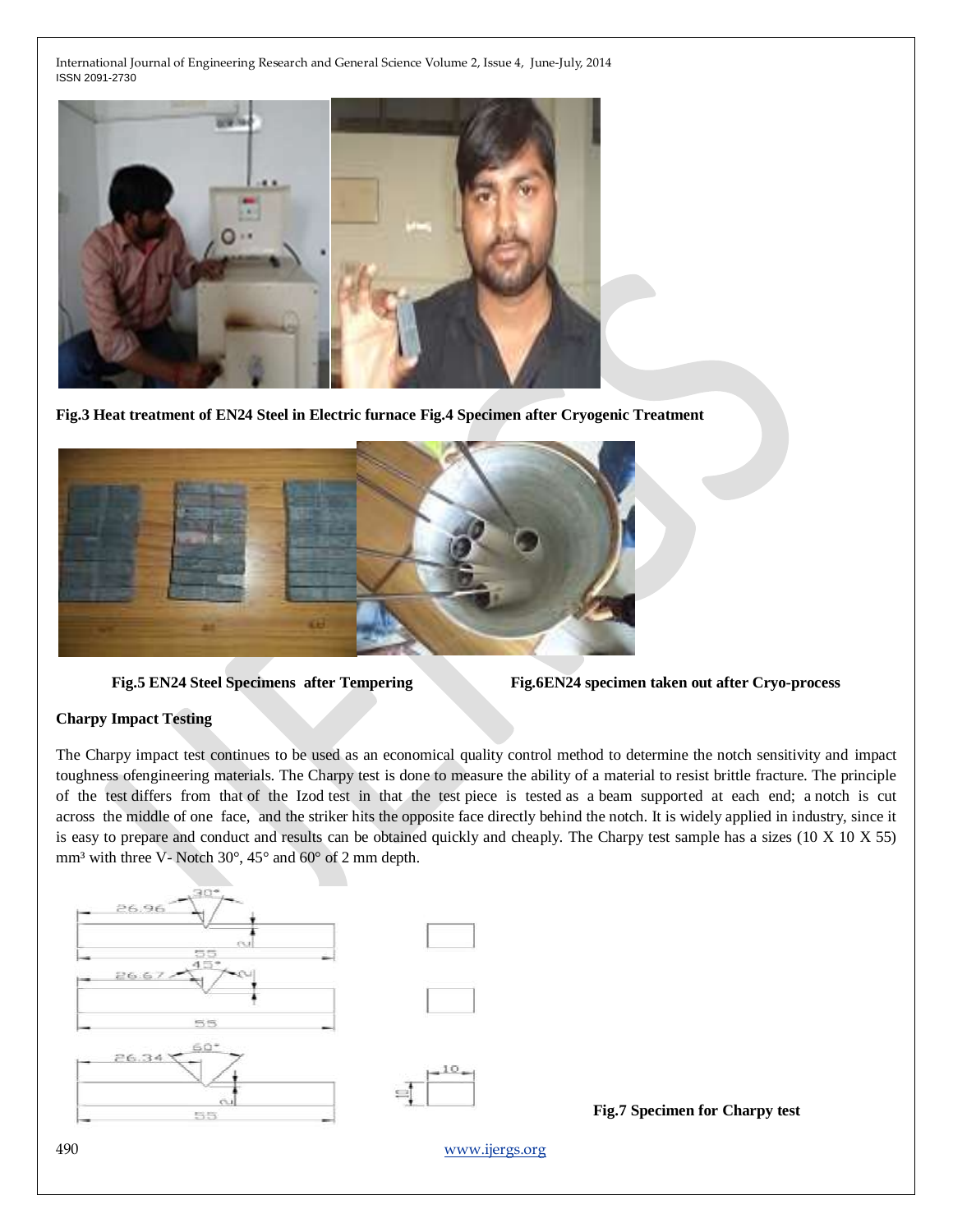

**Fig.8 Charpy Impact Testing**

| Table no. 3: L27 Orthogonal Array for conducting Chapy Impact Testing |  |  |  |  |  |
|-----------------------------------------------------------------------|--|--|--|--|--|
|-----------------------------------------------------------------------|--|--|--|--|--|

| Sr.<br>No.      | <b>Notch</b><br>Angle<br>(degree) | <b>Thermal Treatment</b>                              | Height<br><sub>of</sub><br>the<br>Hammer(mm) | Impact<br>Value(J) | SNRA1   |
|-----------------|-----------------------------------|-------------------------------------------------------|----------------------------------------------|--------------------|---------|
| 1               | 30                                | Tempering                                             | 1370                                         | 183                | 45.2490 |
| $\overline{2}$  | $\overline{30}$                   | Tempering                                             | 1570                                         | 110                | 40.8279 |
| 3               | 30                                | Tempering                                             | 1755                                         | 71                 | 37.0252 |
| $\overline{4}$  | 30                                | Cryogenic<br>Treatment<br>followed<br>by<br>Tempering | 1370                                         | 178                | 45.0084 |
| 5               | $\overline{30}$                   | Treatment followed<br>Cryogenic<br>by<br>Tempering    | 1570                                         | 125                | 41.9382 |
| 6               | $\overline{30}$                   | Treatment<br>followed<br>Cryogenic<br>by<br>Tempering | 1755                                         | 69                 | 36.7770 |
| $\overline{7}$  | 30                                | followed<br>by Cryogenic<br>Tempering<br>Treatment    | 1370                                         | 156                | 43.8625 |
| 8               | 30                                | followed<br>Tempering<br>by<br>CryogenicTreatment     | 1570                                         | 100                | 40.0000 |
| 9               | 30                                | Tempering followed by Cryogenic<br>Treatment          | 1755                                         | 64                 | 36.1236 |
| $\overline{10}$ | 45                                | Tempering                                             | 1370                                         | 95                 | 39.5545 |
| 11              | 45                                | Tempering                                             | 1570                                         | 114                | 41.1381 |
| 12              | $\overline{45}$                   | Tempering                                             | 1755                                         | 75                 | 37.5012 |
| 13              | 45                                | followed<br>Cryogenic<br>Treatment<br>byTempering     | 1370                                         | 154                | 43.7504 |
| $\overline{14}$ | 45                                | Cryogenic<br>followed<br>Treatment<br>by<br>Tempering | 1570                                         | 108                | 40.6685 |
| $\overline{15}$ | $\overline{45}$                   | Cryogenic<br>followed<br>Treatment<br>by<br>Tempering | 1755                                         | 79                 | 37.9525 |
| 16              | 45                                | followed<br>Tempering<br>Cryogenic<br>by              | 1370                                         | 186                | 45.3903 |

491 [www.ijergs.org](http://www.ijergs.org/)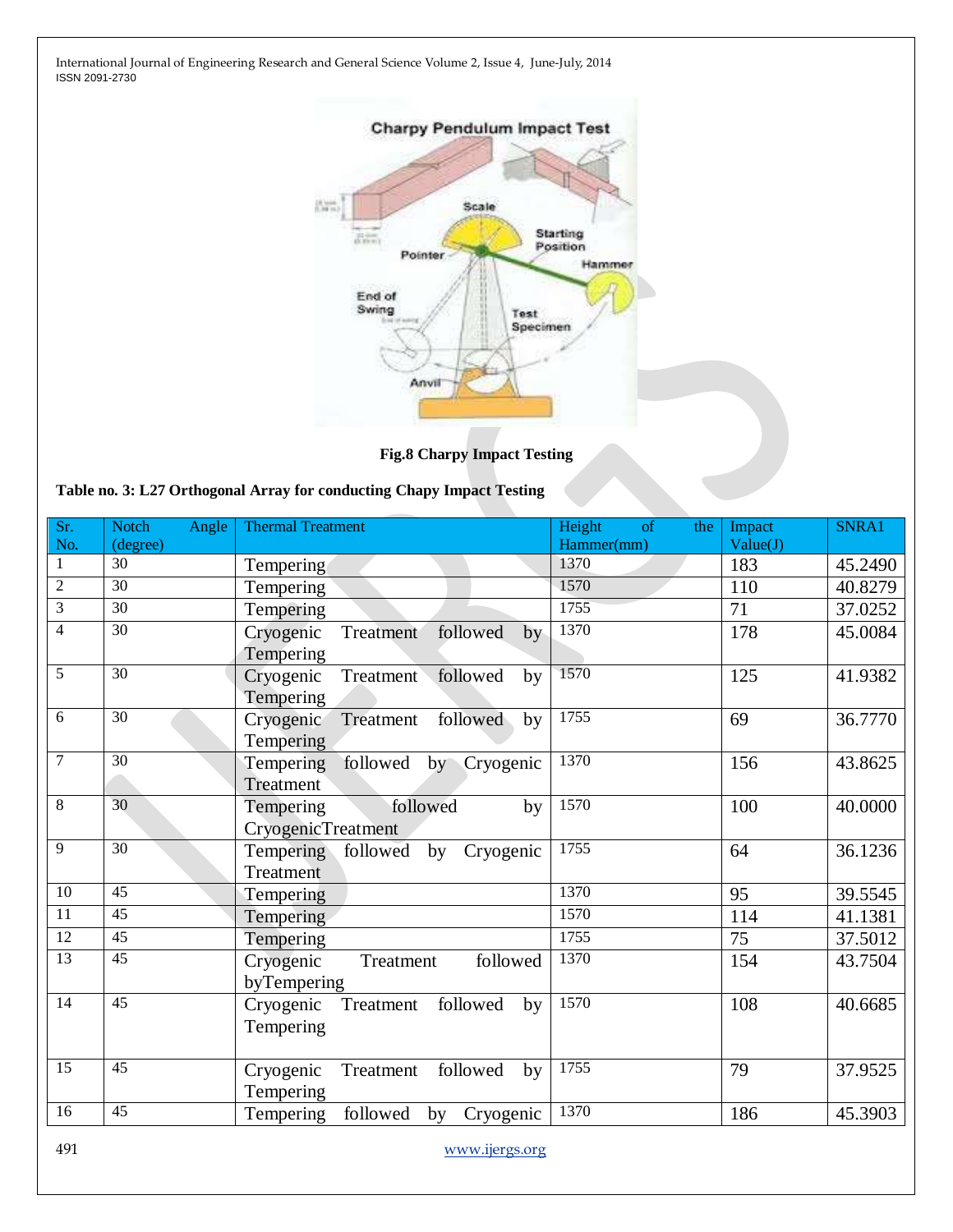|    |    | Treatment                                |      |                 |         |
|----|----|------------------------------------------|------|-----------------|---------|
| 17 | 45 | followed by<br>Tempering<br>Cryogenic    | 1570 | 106             | 40.5061 |
|    |    | Treatment                                |      |                 |         |
| 18 | 45 | Tempering<br>followed<br>by<br>Cryogenic | 1755 | 75              | 37.5012 |
|    |    | Treatment                                |      |                 |         |
| 19 | 60 | Tempering                                | 1370 | 142             | 43.0458 |
| 20 | 60 | Tempering                                | 1570 | 103             | 40.2567 |
| 21 | 60 | Tempering                                | 1755 | 73              | 37.2665 |
| 22 | 60 | followed<br>Treatment<br>Cryogenic<br>by | 1370 | 162             | 44.1903 |
|    |    | Tempering                                |      |                 |         |
| 23 | 60 | followed<br>Cryogenic<br>Treatment<br>by | 1570 | 116             | 41.2892 |
|    |    | Tempering                                |      |                 |         |
| 24 | 60 | followed<br>Treatment<br>Cryogenic<br>by | 1755 | 76              | 37.6163 |
|    |    | Tempering                                |      |                 |         |
| 25 | 60 | followed<br>Cryogenic<br>Tempering<br>by | 1370 | 15 <sub>1</sub> | 43.5795 |
|    |    | Treatment                                |      |                 |         |
| 26 | 60 | followed<br>by<br>Cryogenic<br>Tempering | 1570 | 55              | 34.8073 |
|    |    | Treatment                                |      |                 |         |
| 27 | 60 | followed<br>by<br>Cryogenic<br>Tempering | 1755 | 67              | 36.5215 |
|    |    | Treatment                                |      |                 |         |

## **Experimental Results**

# **Table no. 4: Response Table for Signal to Noise Ratios**

| Level 1 | Notch Angle | Thermal   | Height of the |
|---------|-------------|-----------|---------------|
|         | (degree)    | Treatment | Hammer(mm)    |
|         | 40.76       | 41.02     | 43.74         |
|         | 40.44       | 40.21     | 40.16         |
| 3       | 39.84       | 39.81     | 37.14         |
| Delta   | 0.92        | $+2$      | 6.59          |
| Rank    |             |           |               |

## **Table no. 5: Response Table for Means**

| Level 1 | Notch Angle | Thermal   | Height of the |
|---------|-------------|-----------|---------------|
|         | (degree)    | Treatment | Hammer(mm)    |
|         | 117.33      | 118.56    | 156.33        |
|         | 110.22      | 107.33    | 104.11        |
|         | 105.00      | 106.67    | 72.11         |
| Delta   | 12.33       | 11.89     | 84.22         |
| Rank    | 2           | 3         |               |

# **Table no. 6: Analysis of Variance**

| Source               |            | . DF | Adi SS  | Adj MS  | F-Value | P-Value |
|----------------------|------------|------|---------|---------|---------|---------|
| Notch Angle (degree) |            |      | 689.9   | 344.9   | 0.87    | 0.435   |
| Thermal Treatment    |            |      | 803.2   | 401.6   |         | 0.382   |
| Height of the        | Hammer(mm) |      | 32533.6 | 16266.8 | 40.96   | 0.000   |

492 [www.ijergs.org](http://www.ijergs.org/)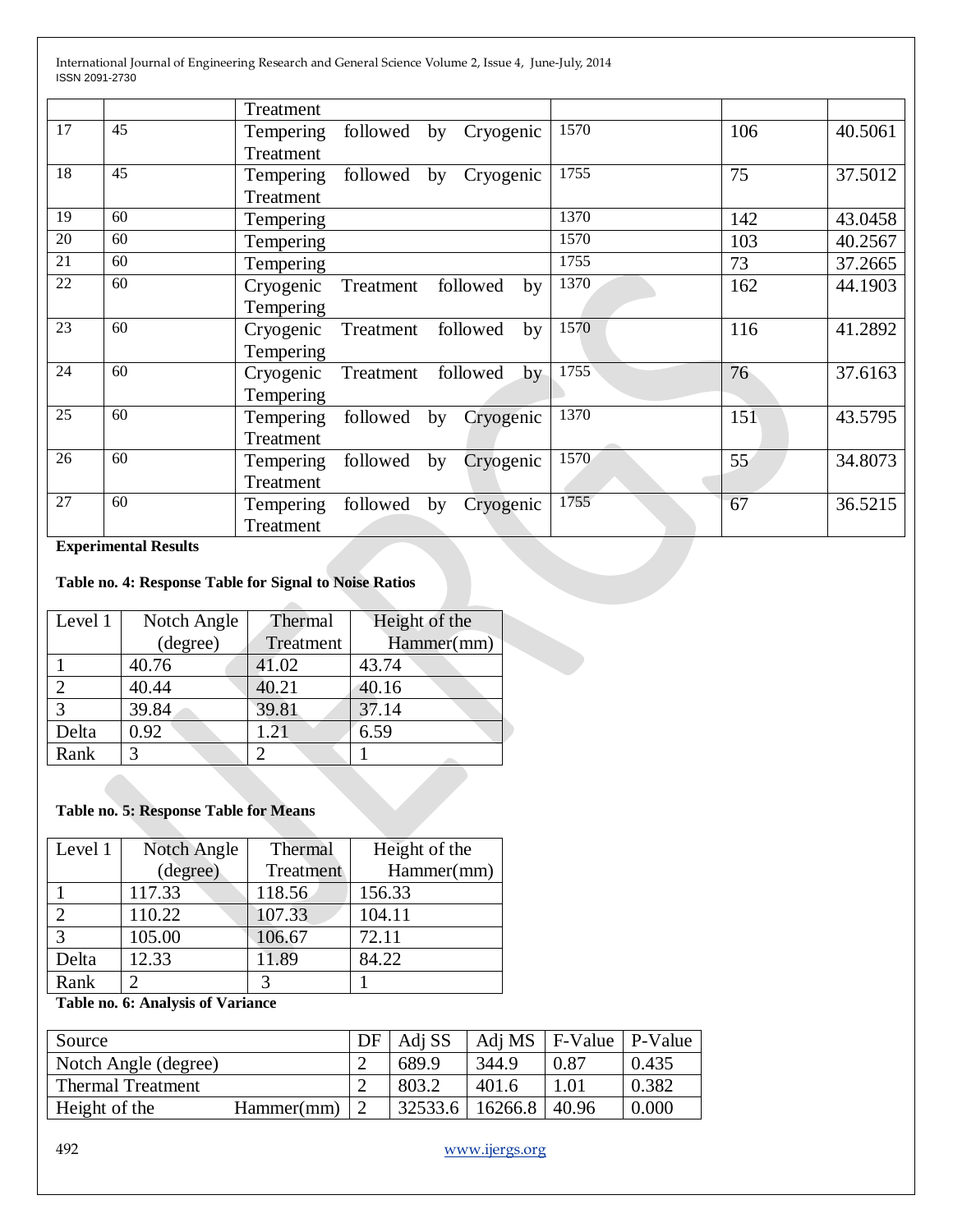| $\blacksquare$<br>Error | 20 | 7942.7            | 397<br>$\sqrt{1}$<br>ັ |  |
|-------------------------|----|-------------------|------------------------|--|
| $\mathbf{r}$<br>Total   | 26 | 969.4<br>$\prime$ |                        |  |

#### **Table no. 7: Analysis of Variance**

| Source                   | DF             | Adj SS  | Adj MS | F-Value | p-Value |
|--------------------------|----------------|---------|--------|---------|---------|
| Notch Angle (degree)     | 2              | 3.890   | 1.945  | 0.75    | 0.484   |
| <b>Thermal Treatment</b> | 2              | 6.860   | 3.430  | 1.33    | 0.288   |
| Height of the Hammer(mm) | $\overline{2}$ | 196.134 | 98.067 | 37.91   | 0.000   |
| Error                    | 20             | 51.733  | 2.587  |         |         |
| Total                    | 26             | 258.617 |        |         |         |

**According to Table no.1:** This table is called the Response table which shows that the Height of hammer has the highest response grade of 1. So, 'Height of the hammer' is the main effective factor which mostly affects the Impact values.

According to Table no.2: This table is called the Anova table which shows that the 'p-value' is below 0.05 only for the Height of hammer. So it is clear from the table that 'Height of hammer' is the most significant and influential factor amongst the three factors.

#### **Results and Discussions**

#### **Graphs Plotted on the basis of Experiments Performed:**

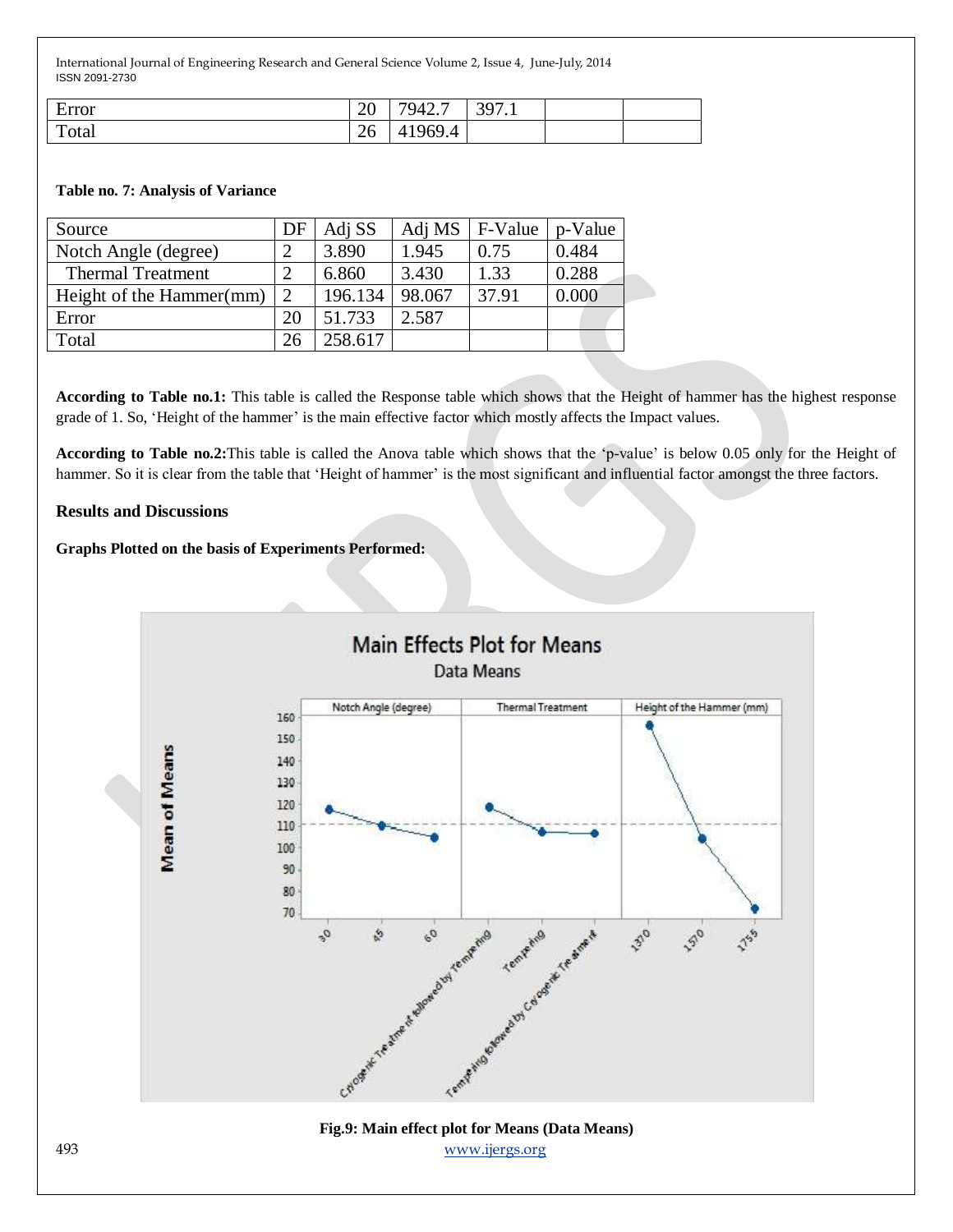**According to Fig.9**: At the first level of Notch angle  $(30^0)$ , first level of Thermal treatment (Cryogenic treatment followed by Tempering) and first level of Height of hammer (1370) respectively. The Impact value was found to be maximum at Main effects plot for Means(Data Means).



# **Fig.10: Main effect plot for SN ratios (Data Means)**

According toFig.10:At the first level of Notch angle (30<sup>0</sup>), first level of Thermal treatment(Cryogenic treatment followed by Tempering) and first level of Height of hammer (1370) respectively. The Impact value was found to be maximum at Main effect plot for SN ratio (Data Means).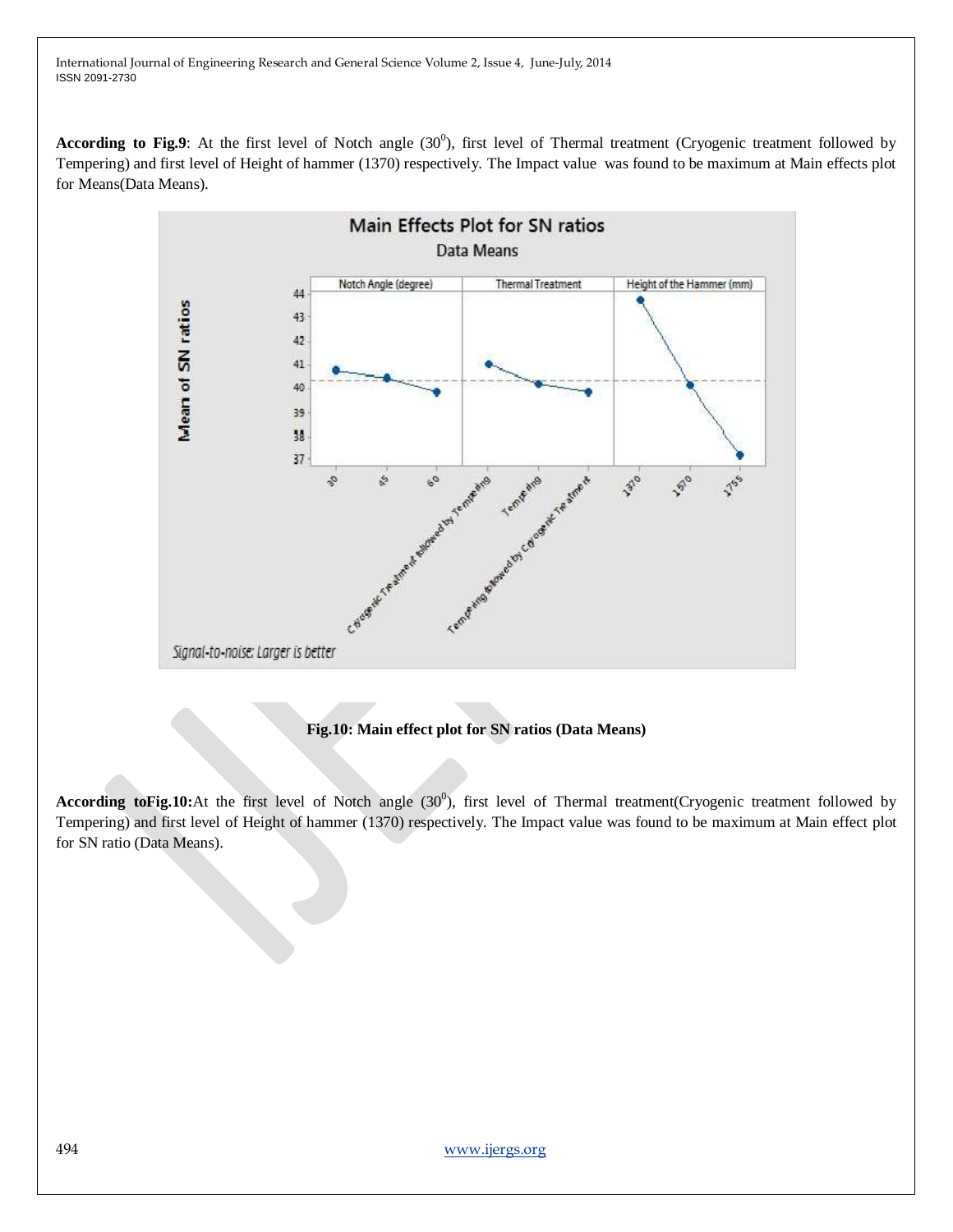

**Fig.11: Contour plot of Impact value vs. Thermal treatment, Notch angle(degree)**





495 [www.ijergs.org](http://www.ijergs.org/)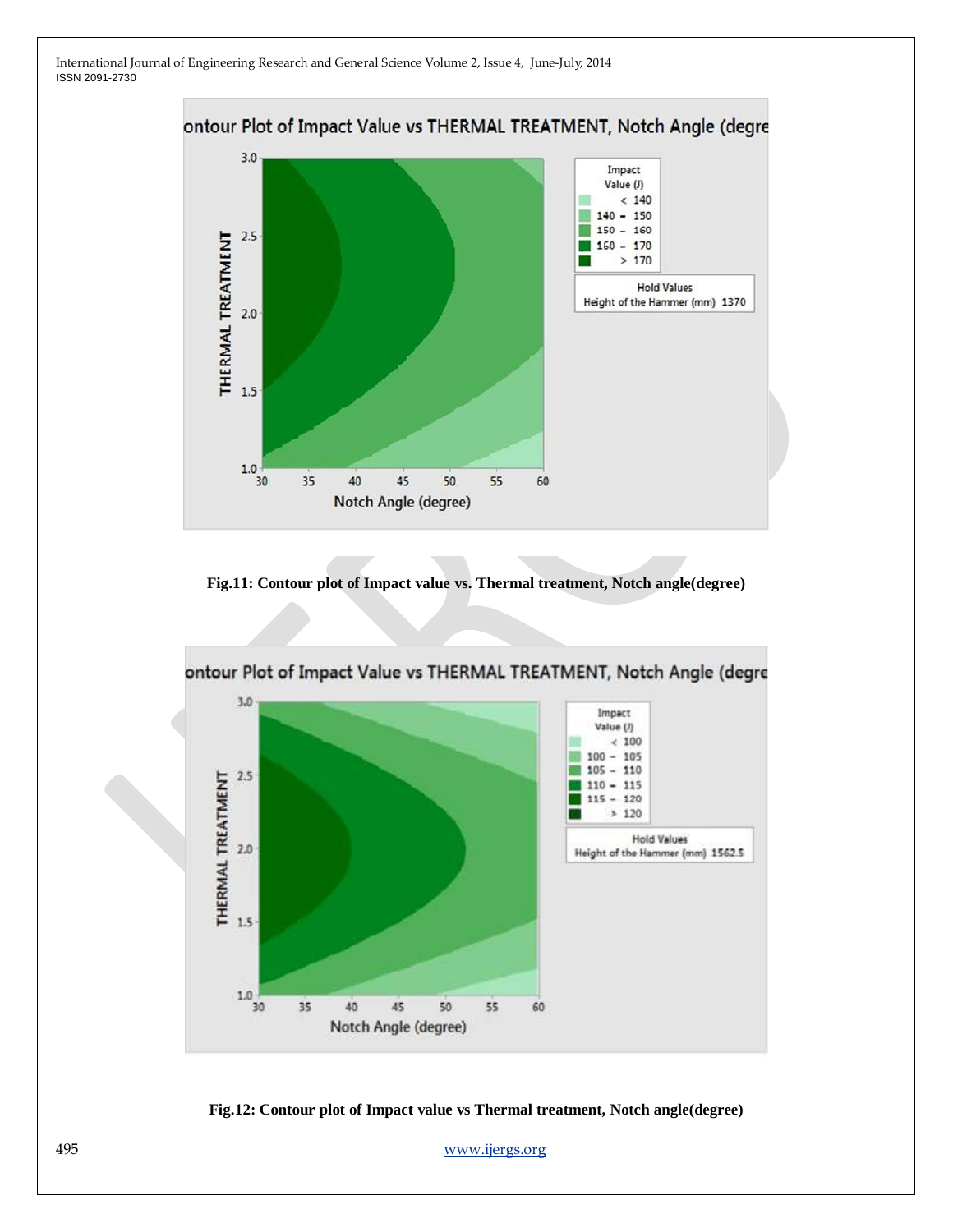

**Fig.13Contour plot of Impact Value vs. Thermal treatment, Notch angle (degree)**

**According to Fig.11:**The Contour plot is among Thermal treatment and Notch angle, the maximum region covered by the colour depicts that the maximum number of Impact value were found in the range of 150 to 160(J) while the Height of hammer is hold at 1370mm..

**According to Fig.12:** The Contour plot is among Thermal treatment and Notch angle, the maximum region covered by the colour depicts that the maximum number of Impact value were found in the range of 105 to 110(J) while the Height of hammer is hold at 1562.5mm.

**According to Fig.13:** The Contour plot is plotted among Thermal treatment and Notch angle, the maximum region covered by the colour depicts that the maximum number of Impact value were found in the range of 71 to 76(J) while the Height of hammer is hold at 1755mm.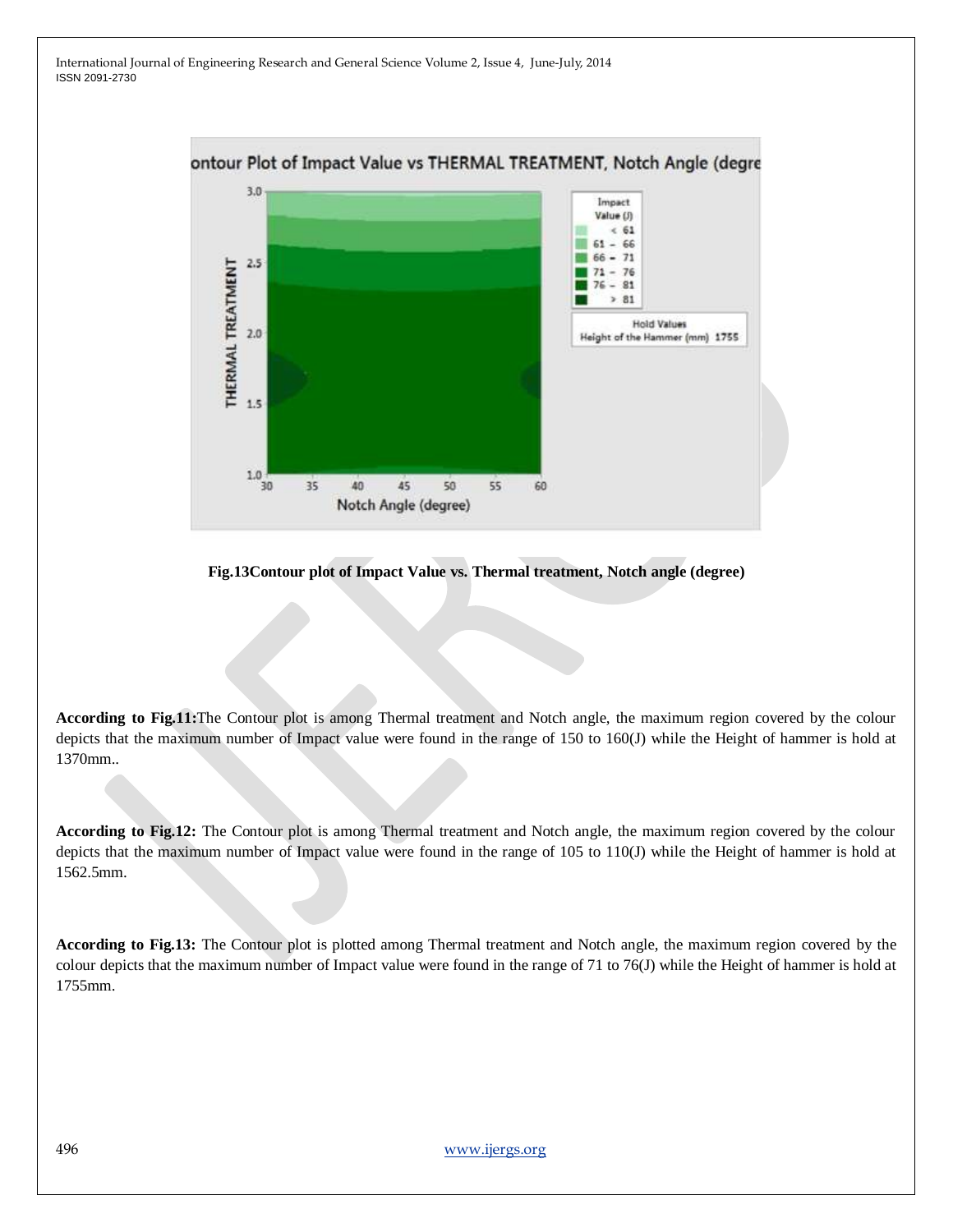

**Fig.14: Surface plot of Impact value (J) vs. Thermal treatment, Notch angle (degree)**

**According to Fig.14:** Surface plot of Impact value (J) vs. Thermal treatment; Notch angle (degree) shows the 3D figure of parameter. Using the general steps involved in the Design of Experiments and the L27 Orthogonal Array (Reference: Table 3). The obtained results for Impact values have been analyzed analytically and graphically using RESPONSE SURFACE METHOD with the application of MINITAB 17 software.

The combination of the optimum levels of the factors has been determined with the application of S/N RATIO for Impact values. The Parameter Design has been obtained i.e. the combination of optimum levels of the factors. In the obtained Parametric Design, each optimum combination has the greatest influence on the Impact Toughness and the least variation from the target of the design.

# **Acknowledgment**

I express my sincere gratitude to my Advisor, Mr. Rahul Davis, Assistant Professor, Mechanical Engineering Department, SHIATS, Allahabad for his valuable guidance, proper advice, painstaking and constant encouragement during the course or my work on thesis. I also feel very much obliged to Mr. James Peter, Head of Department of Mechanical Engineering for his encouragement and inspiration for execution of the thesis work.

I am deeply indebted to my parents for their inspiration and ever encouraging moral support, which enabled me to pursue my studies. I am also very thankful to the entire faculty and staff members of Mechanical Engineering Department for their direct and indirect help and cooperation .

Dated- 09/06/2014 Rohit Pandey

# **CONCLUSION**

The present research work has successfully demonstrated the application of Response Surface Method for the optimization of process parameters in Impact testing of EN24 steel. The conclusions can be drawn from the present work are as follows:

- 1. The highest Response surface grade of 1.0000 was observed for the experimental process, as shown in Response table no. 4 and 5.
- 2. It is also observed through ANOVA that the Height of hammer is the most influential factor among the three process parameters investigated in the present work.
- 3. The order of importance for the controllable factors was Height of hammer, followed by Notch angle and Thermal treatment.